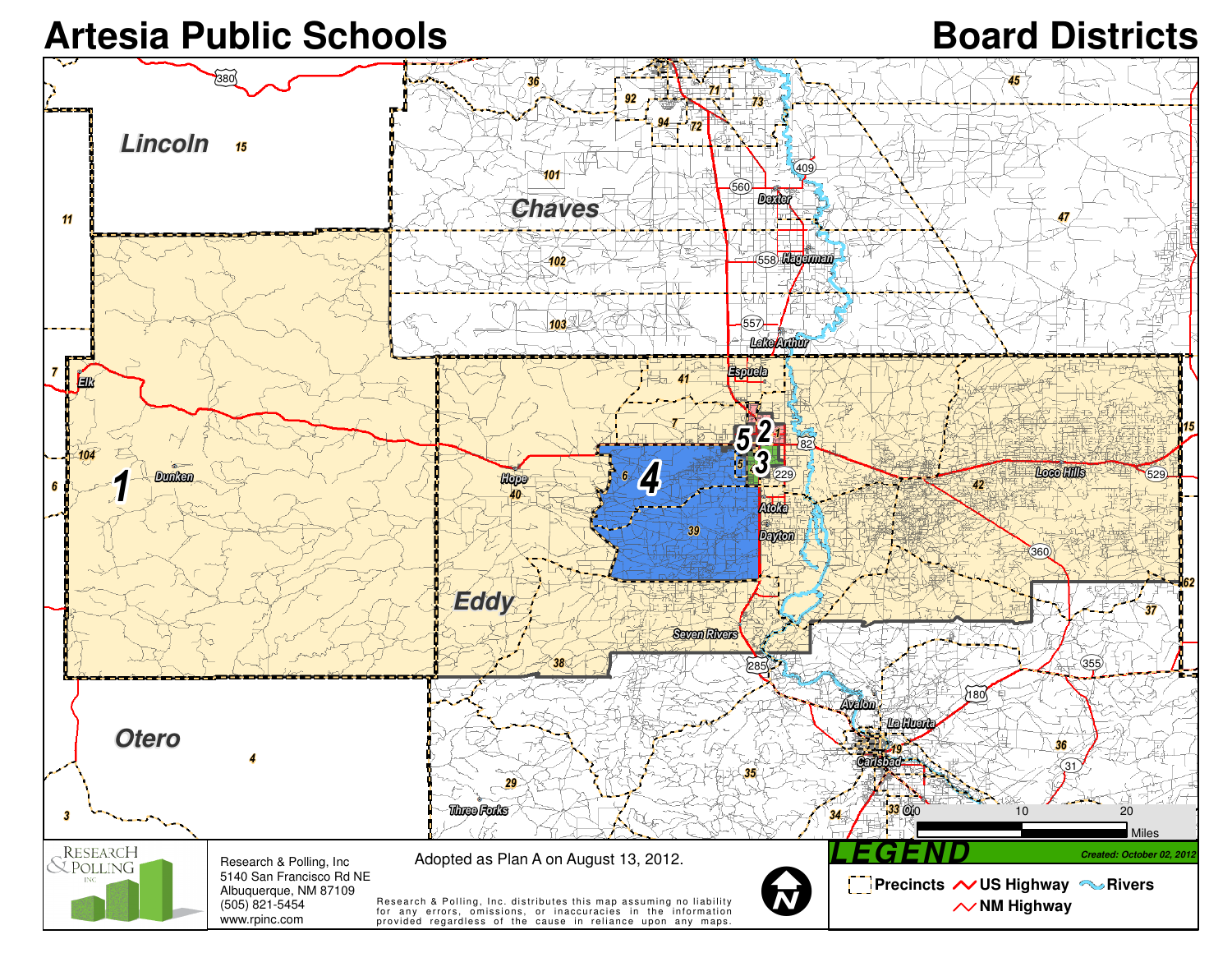Artesia Public Schools *Board Districts*